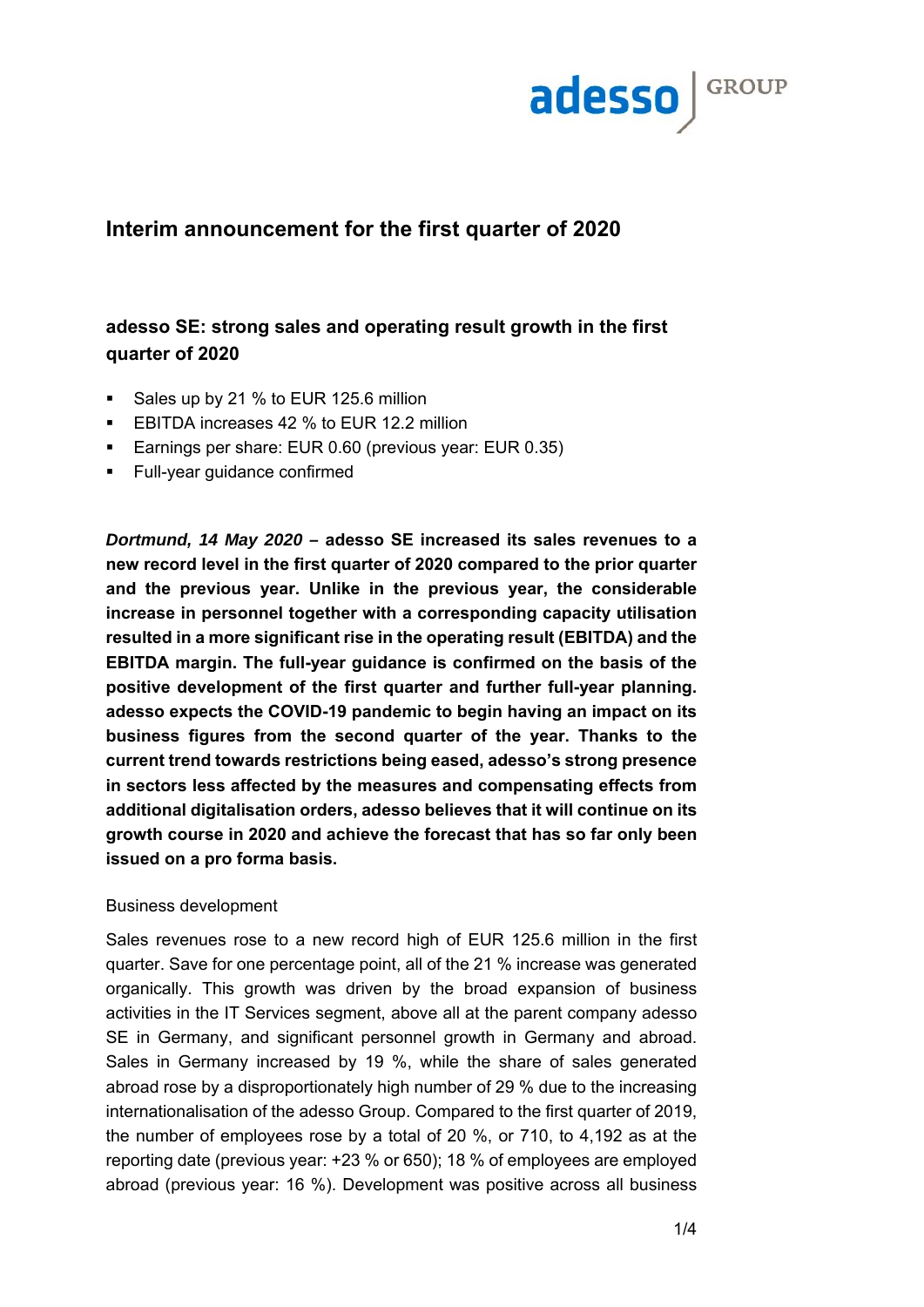

areas with the exception of the Banking business area, in which sales remained stable, and the Automotive & Transportation business area, which was impacted by COVID-19 restrictions after having seen strong growth in 2019. In the Insurance business area with the largest contribution of sales another 10 % growth was achieved compared to the previous-year quarter. The Health and Public Administration business areas generated disproportionately high sales growth. The most recent addition to the core business areas, Manufacturing Industry, generated considerable growth through further major orders. Sales of over EUR 6 million were generated in the first three months. In the Banking business area, the second-largest in terms of sales, further recovery is expected as the year progresses.

Sales generated abroad increased further by 29 % to EUR 27.2 million. With their disproportionately high growth, the subsidiaries in Austria, Turkey and Spain, alongside the Swiss subsidiary, contributed particularly to this trend.

### Earnings situation

The largest drivers of the disproportionately high increase in the operating result to EUR 12.2 million (Q1/2019: EUR 8.6 million) were significantly improved capacity utilisation and high booking intensity at adesso SE in Germany. With the exception of the new subsidiaries established last year in the Netherlands and Hungary, all other international subsidiaries made a positive earnings contribution in the first quarter. The EBITDA margin came to 9.7 %, just slightly under the forecast figure of over 10 %.

Personnel costs rose disproportionately compared to sales and gross profit (+21 % respectively) by 23 % to EUR 85.7 million due to the increase in the average number of employees (+22 %). Average costs per employee remained constant due to the increased number of employees abroad. Other operating expenses increased by just 2 %, positively impacting the margin as a result. The fall in travel costs due to remote working brought on by the COVID-19 pandemic has had a particular impact here.

Further investments are to be made in the in|sure product family and the FirstSpirit content management system in 2020, as forecast. Earnings developed according to plan in the first quarter at adesso insurance solutions GmbH even without any significant licence revenue, whereas e-Spirit outperformed its forecast at the close of the quarter and therefore had a slightly positive effect on earnings. In the further course of the year there are good chances for additional contract closings in the business with the insurance software product in|sure.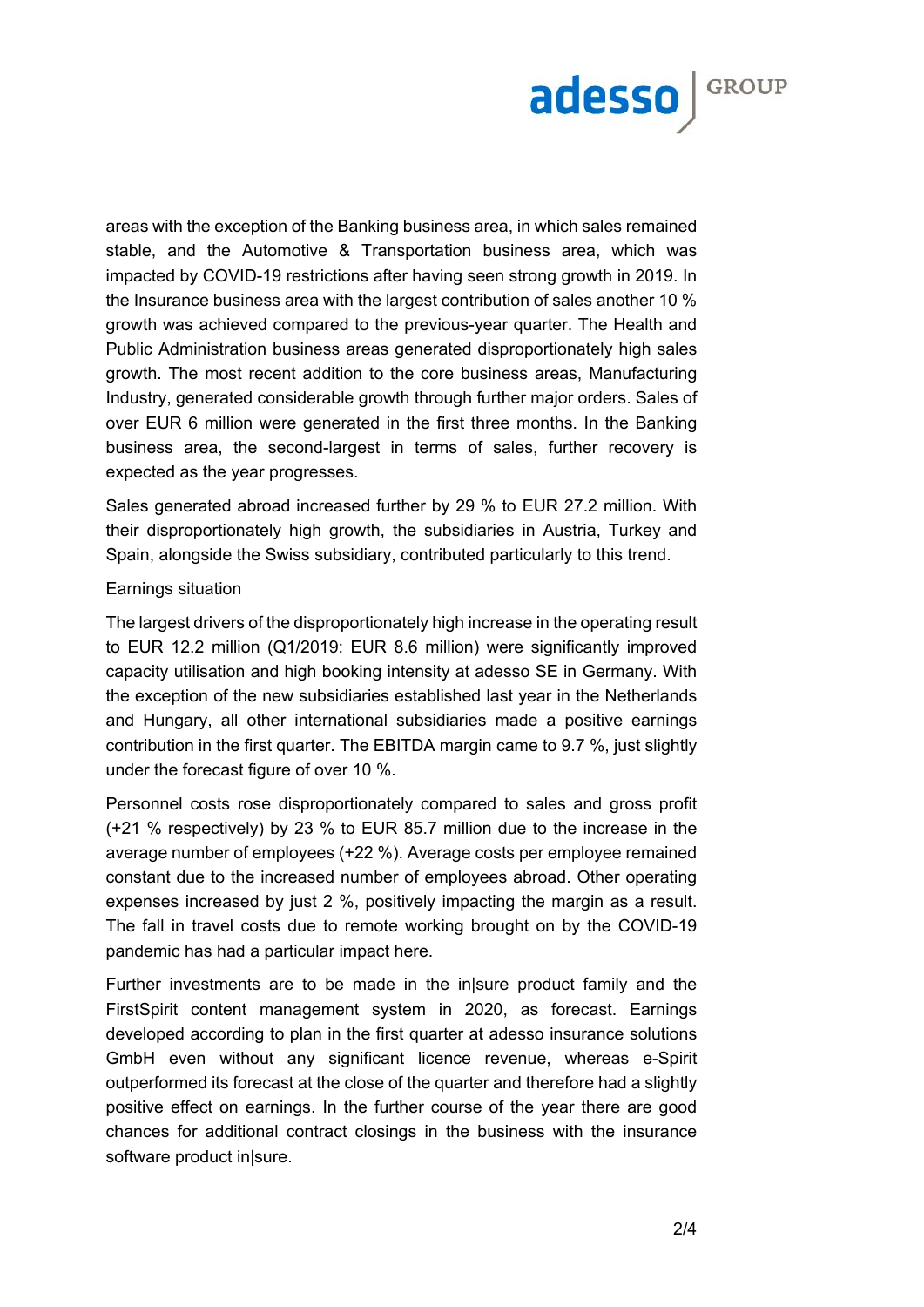

Depreciation and amortisation increased by a total of EUR 1.5 million to EUR 6.2 million, of which EUR 0.6 million was still attributable to depreciation and amortisation relating to company acquisitions. Income from investment activities came to EUR -0.2 million, while income from financing activities stood at EUR -0.7 million. Consolidated earnings improved by 72 % to EUR 3.7 million (previous year: EUR 2.1 million) due mainly to the higher EBITDA and a lower tax rate of 29 %compared to the previous-year quarter. Earnings per share were EUR 0.60 (previous year: EUR 0.35).

#### Additional figures and information

adesso held liquid assets of EUR 32.3 million as at 31 March 2020 (previous year: EUR 40.5 million; 31 December 2019: EUR 46.4 million). Interest-bearing financial liabilities amounted to EUR 56.5 million, compared with EUR 47.5 million in the previous year. Working capital increased by 34 % to EUR 93.6 million compared to the first quarter of the previous year. This was due to the increase in contract assets for fixed-price projects. Equity rose by EUR 3.7 million to EUR 96.1 million in the first quarter compared to the figure at the end of 2019. The equity ratio improved by 3.1 percentage points year on year to 29.1 %. Additional indicators can be downloaded in table form under Investor Relations on the adesso website at www.adesso-group.de/en/.

#### **Outlook**

Compared to the data available at the end of March 2020, there has been a significant deterioration in the outlook for macroeconomic development in Germany and abroad due to the COVID-19 pandemic. At the same time, we are starting to see restrictions being eased in Germany and economic activity gradually returning to normality. There remains a risk of another lockdown, but no reliable predictions can be made in this regard. adesso expects to see the effects resulting from the COVID-19 pandemic have an impact on its business figures from the second quarter of the year but still believes it is well-positioned to even out the consequences of the current situation. Positive development in the first quarter, coupled with adesso's strong presence in business areas less affected by the measures and compensatory effects through additional digitalisation orders, give adesso reason to be cautiously optimistic for the rest of the year. According to the expectations, it should be possible to continue the growth course in 2020. This underscores the guidance that has so far only been issued on a pro forma basis, with full-year sales of over EUR 490 million and EBITDA of more than EUR 50 million anticipated. As in previous years, secondquarter earnings are expected to be down on the first quarter, since it has the lowest number of working days and many opportunities for long weekends by